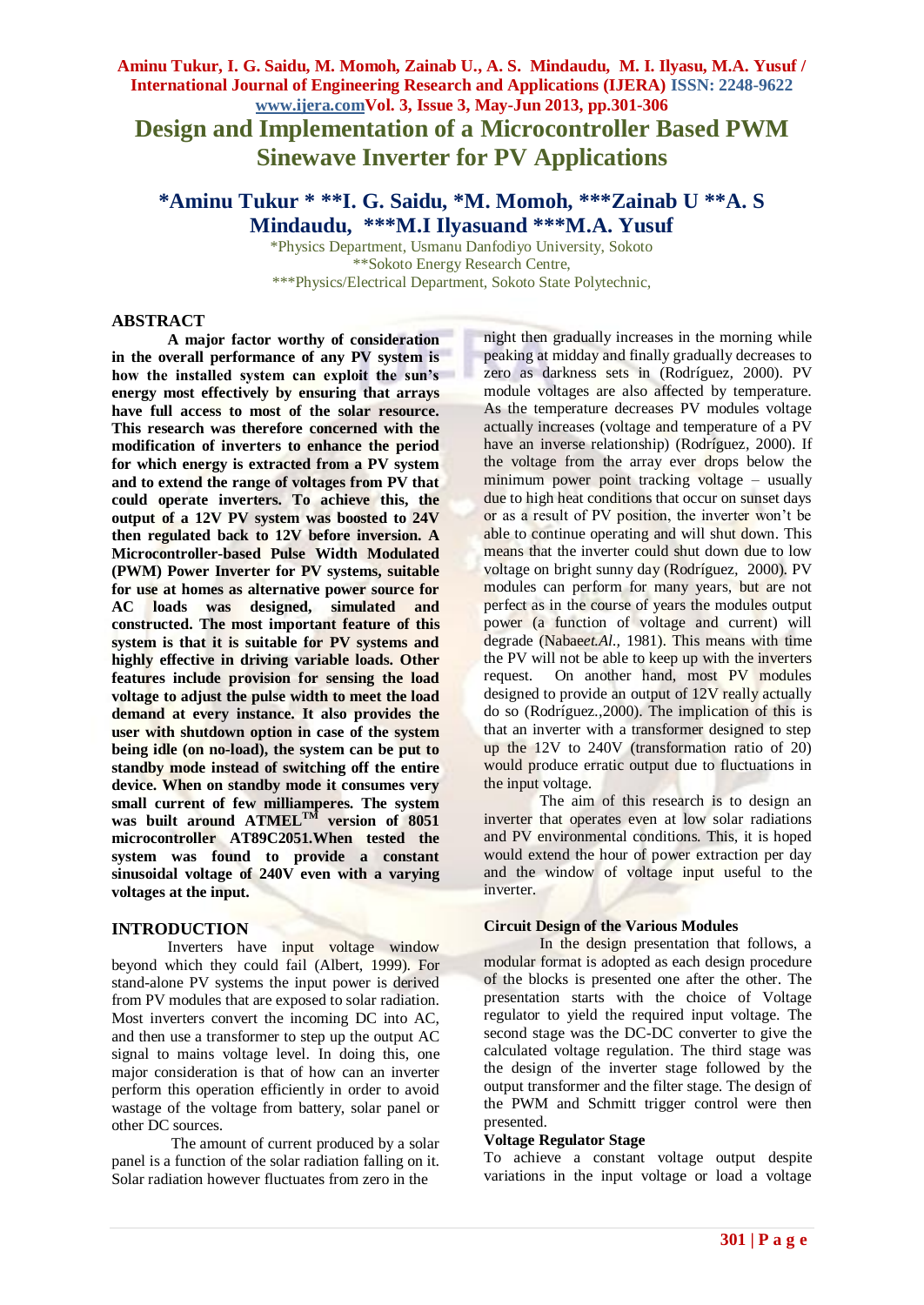regulator was employed. The regulator ensures that the output voltage is independent of increase in the supply voltage or in the current drawn from the

supply resulting in a constant voltage. The voltage regulation was based on LM7812. This regulator is expected to provide a steady 12V for inversion.

#### **Design of the Inverter**

The inverter was designed based on the block diagram of Fig. 1



Fig. 1 Block Diagram of the Inverter

#### **Design of FET Drivers**

The FET bank are array of FETs connected together to achieve high power for the inverter. In operation the FETs in the array needs to be driven by a circuit that acts as a switch. This is done using transistor circuit connected to operate at the cut-off and saturation points. For this purpose, a TIP41A NPN transistor was used for switching the FET bank due to its being readily available locally and cheap.

The figure (Fig. 2) depicts the circuit configuration of the FETs driver unit



Fig. 2FET Driver Unit

Two NPN transistors TIP41A were wired as switches. The two transistors conduct alternately; in other words, when one is ON, the other is OFF. Resistors  $R_1$  and  $R_2$  were used to provide safe operating current to the two transistors while  $R_4$ and  $R_5$  are load resistors. From manufacturer's datasheet, specifications for TIP41 transistor include:

Absolute maximum ratings:

Emitter-base voltage  $V_{FBO} = 5V$ ;

Base current  $I_B = 600 \text{mA}$ 

Therefore, the value of the base resistance for each of the two resistors is obtained as follows:

$$
R_B = \frac{V_{EBO}}{I_B} = \frac{5}{600 \times 10^{-6}} = 3k\Omega
$$

To  $I_B$  600×10<sup>-6</sup> Theorem current is always safe for the transistor,  $4.7k\Omega$  was used in the circuit.

# **FET Bank Design**

The FETs bank is an array of MOSFETs, connected such that it drives the load comfortably. The FET bank is one of the factors that determine the power of the inverter. They are either connected in half bridge or full bridge format. A half bridge requires a minimum of two pairs of FETs that conducts alternately, while full bridge requires four numbers of FETS that conducts with two diodes at each state. The FET bank design was based on the half bridge configuration with three FETs on each half bridge to take care of the power requirement. This type has the advantage of requiring lesser number of FETs. The circuit of the half switching mode is as shown in Fig 3. The main advantage the FET has over BJT is that when switched ON it has almost zero resistance and when switched OFF it has infinite resistance (Theraja and Theraja, 2005). This feature of the FET leads to higher efficiency.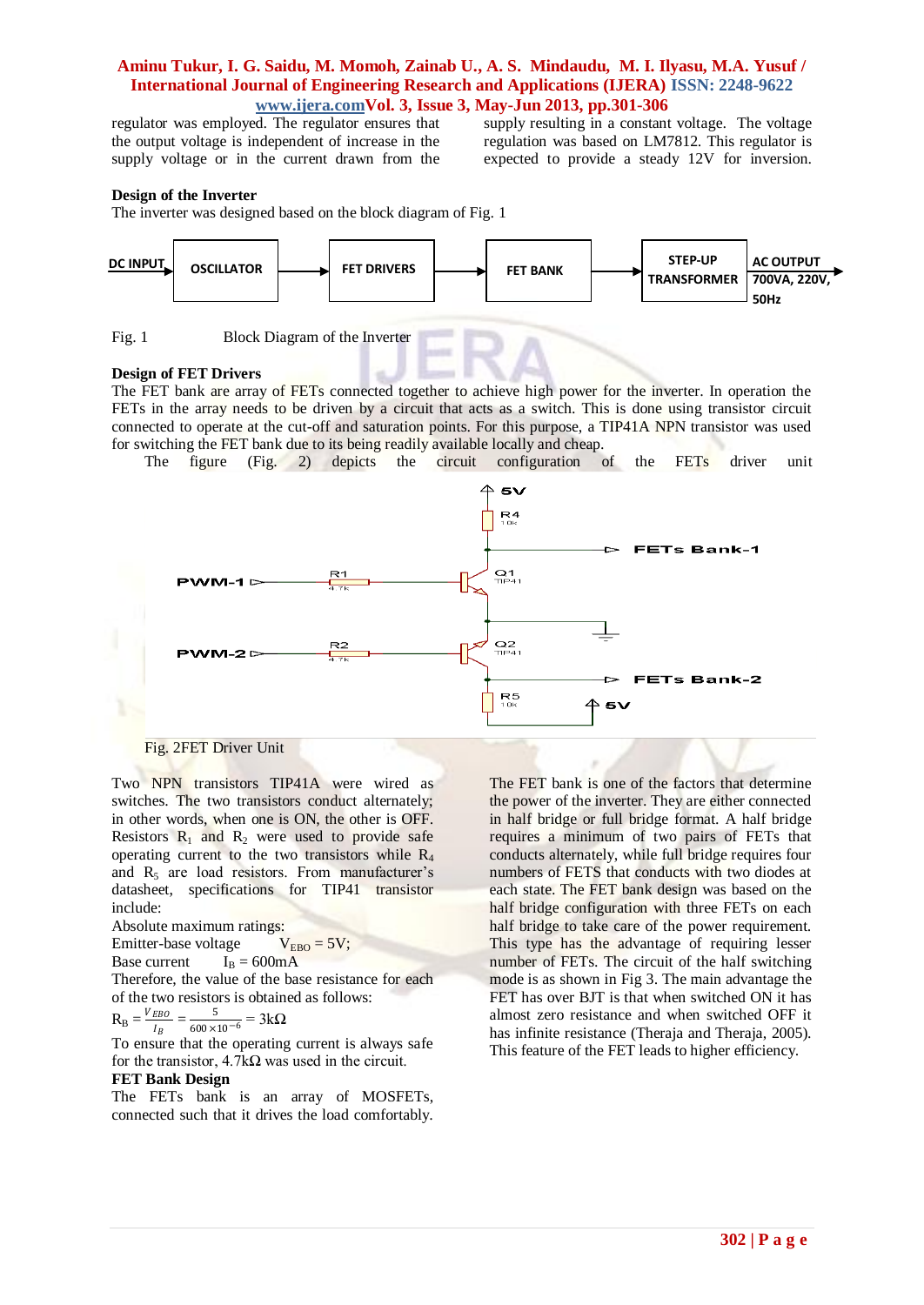

п

Fig. 3 FETs Bank Circuit

As shown in the figure above, each three MOSFETs are connected in parallel. The MOSFET used in this design is the IRF3205 and as each of the MOSFETs can drive 180-Watts load or drain current of up to 80 Amperes, . Hence, the maximum power that the circuit can deliver is  $180\times4 = 720W$ . Also, the maximum current drain by each MOSFET  $I_{D(max)}$  = 40A, therefore a protection fuse was added against overload. Since

the gates have very high input impedance, a  $100\Omega$ resistor was connected in series with each gate to ensure safe operating voltage at the input. **NAND Schmitt Trigger Design**

The NAND Schmitt trigger is a circuit that is used for pulse shaping. Essentially, it is similar to a bistable multivibrator with very short transition time. The CD4093 was used in this design.



### Fig. 4 CD4093 Circuit

As seen from the circuit diagram, three of the four NAND gates were used as explained below.

This section represents the microcontroller based sinusoidal PWM generator for the inverter for the photovoltaic application. The advantage of this inverter is the use of a low cost microcontroller that has built in PWM modules. Microcontroller 8052 is able to store the required commands to generate the necessary PWM waveforms.Sinusoidal pulse width modulation (SPWM) is widely used in power electronics to digitize the power so that a sequence of voltage pulses can be generated by the on and off of the power switches. The pulse width modulation inverter has been the main choice in

power electronic for decades, because of its circuit simplicity and rugged control scheme. SPWM switching technique is commonly used in industrial applications or solar electric vehicle applications. SPWM techniques are characterized by constant amplitude pulses with different duty cycle for each period. The width of this pulses are modulated to obtain inverter output voltage control and to reduce its harmonic content.

The algorithm for the software development is illustrated bellow. It briefly describes the software operations for the microcontroller in generating the PWM signal.

- Initialize the user defined memory cells;
- Iinitialize the ports to be used as output.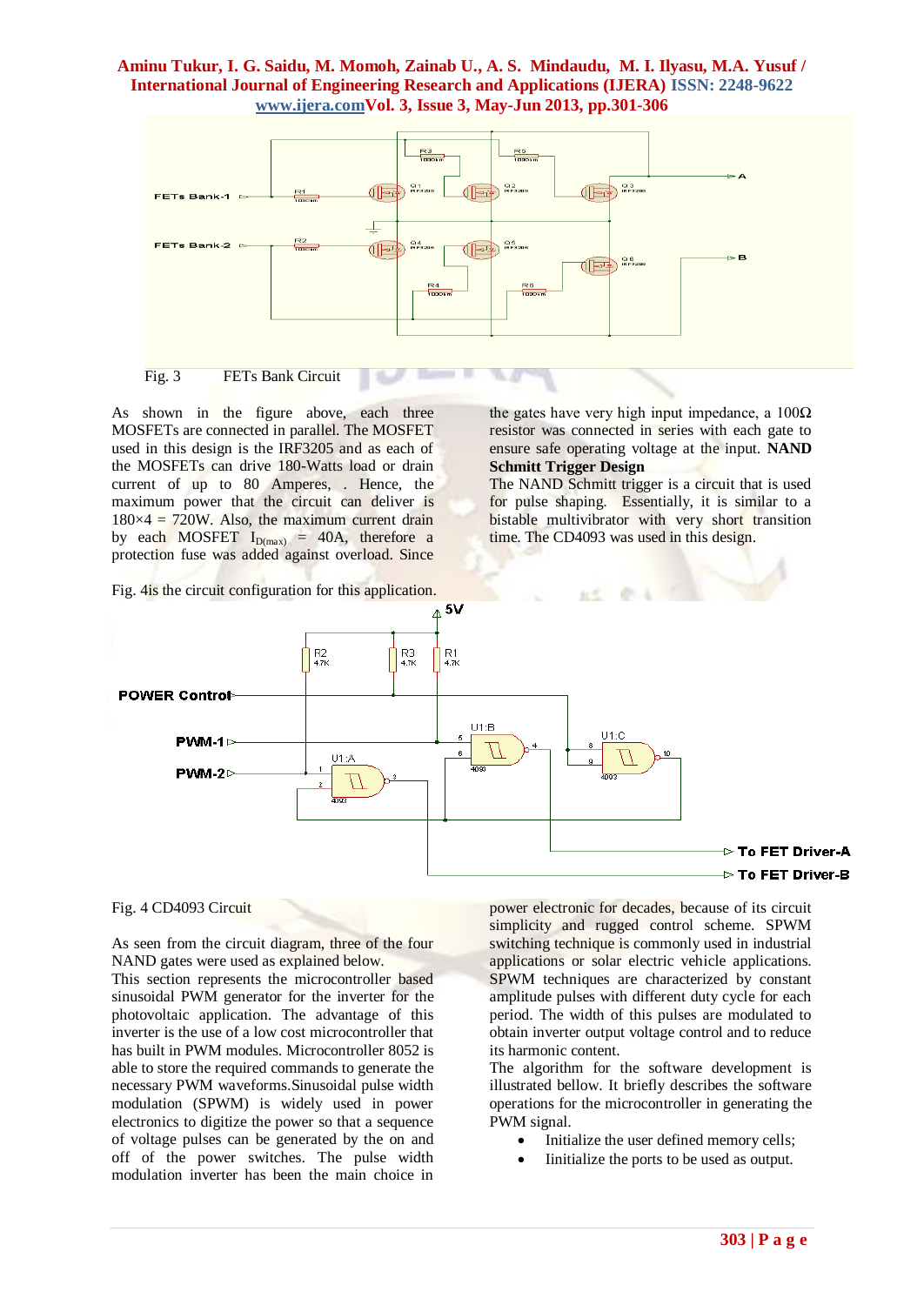- Initialize the modules used for the generation of PWM.
- Initialize all the desired interrupts
- Store the sampling value of sine wave in the look up table.
- Store the sampling value in the PDC register.
- The PTMR register generates the Triangular wave.
- The signal is made PWM signal with dead time.
- The microcontroller checks whether the generation is completed or not,
- If it is completed , it takes another sampling from the sine wave table.
- Otherwise it waits for the completion.

## **PWM Design Procedure**

The microcontroller is configured to generate the PWM signals that is used to regulate the pulses of the half bridge circuit.

PWM or Pulse width Modulation is used to keep the output voltage of the inverter at the rated voltage irrespective of the output load. In a conventional inverter the output voltage changes according to the changes in the load. To nullify effect caused by the changing loads, the PWM inverter correct the output voltage according to the value of the load connected at the output.

The signal will include the fundamental component and harmonics.

We determined the location of the harmonics by using the relationship

 $f = kM_R f_m$  (Lasseter, 1994)

Where, k is an integer  $(1, 2, 3 \ldots)$ .

The calculated values of the harmonics are tabulated in Table 1.

Table 1The Location of the fundamental and higher orderharmonics

| $k^{th}$      | f(Hz) |
|---------------|-------|
| Fundamental 0 | 50    |
|               | 20000 |
| 2             | 40000 |
| 3             | 60000 |
|               | 80000 |

## **Filter Design:**

The output signal normally contains the fundamental sinusoidal frequency and signals of higher harmonics. The higher frequency signal can be filtered out using appropriate filter circuit. According to the table above the first harmonic that will exist is at frequency 20 kHz. This value is more than two decade higher than the fundamental frequency which is at 50 Hz. A simple LC filter will adequately filter out the harmonics.

The filter was designed based on the cut-off frequency, f<sub>c</sub> determined based on the location of the first harmonic. As calculated in section d) above, the first harmonic is at 20 kHz. Therefore, the cut-off frequency 400Hz is chosen in order to design this filter. By choosing the capacitor, C equal to 1mF the inductor, L can be calculated from

$$
f_c = \frac{1}{\sqrt{\omega LC}}
$$
  
:.  $L = \frac{1}{\omega C f_c^2} = \frac{1}{2\pi 50 Hz \times 1 mF \times 400 Hz^2}$ 

 $= 19.8944 \mu H$ 

We chose a 25μH inductor.

The eventual circuit diagram was constructed and subjected to voltage and power tests to see if it meets design specifications

### **TESTS**

The project was finally subjected to tests by feeding a variable voltage at the input of the inverter while monitoring the output of the voltage regulator and that of the inverter as shown in plate 1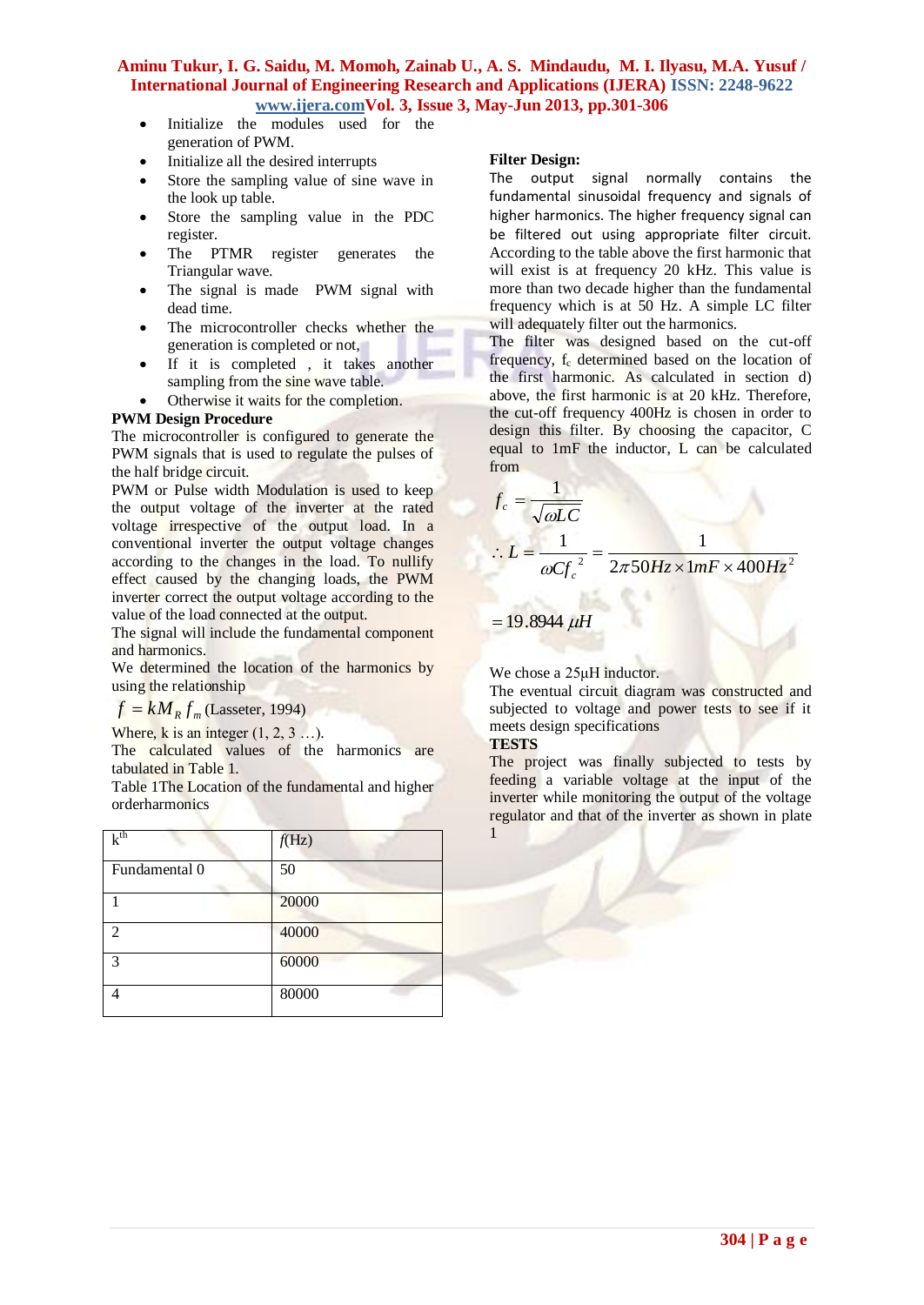

Plate 1Set-up Of The Final Tests

The setup of plate1 as represented block- diagrammatically in Fig 5 was used. The variable D.C Supply was varied from 7V to 14V in steps of 1V. The corresponding values at A, B and C were measured Using V1, V2 and V3 respectively. The shape obtained after filteration was displayed using oscilloscope. . Osc



Fig. 5 Block diagram representation

## **RESULTS AND DISCUSSIONS**

Table 2 shows the result of the voltage tests experiment of the inverter.The result is that of the input voltage to the inverter, output of the booster, outputs of the regulator and the final stage.

| $V1$ (volts)    | $V2$ (volts) | $V3$ (volts) | $V4$ (volts) |
|-----------------|--------------|--------------|--------------|
| 14              | 27.89        | 11.95        | 238.86       |
| 13              | 25.86        | 11.87        | 238.84       |
| $\overline{12}$ | 23.78        | 11.84        | 238.81       |
| 11              | 21.77        | 11.88        | 238.71       |
| 10              | 19.78        | 11.84        | 238.73       |
| Q               | 17.77        | 11.86        | 238.65       |
|                 | 15.76        | 11.86        | 238.55       |
|                 | 13.75        | 11.86        | 238.44       |

Table 2Result of the voltage tests experiment of the inverter.

### **DISCUSSION**

Table .2 indicates a fairly constant output of approximately 12 volts from the voltage regulator. Even though the input voltage was varied from 14V to 27.89V  $(V_2)$  the output voltage remained virtually regulated at approximately 239V  $(V_4)$ . The implication of this is that the inverter will be able to operate even if the PV module is delivering voltage that varies widely from the expected value either as a result of variation in the PV temperature (Rodrigueze, 2000) or ageing of the PV (Nabea, *et. al.,* 1981).

The output signal is sinusoidal with a frequency of 50Hz and peak value of 349.5V and rms value of 246.902V. The output of the inverter is therefore suitable for a wide range of applications and for countries like Nigeria with a mains requirement of 240V and 50Hz.

In a nutshell, this research has carried out the design and construction of an inverter that is